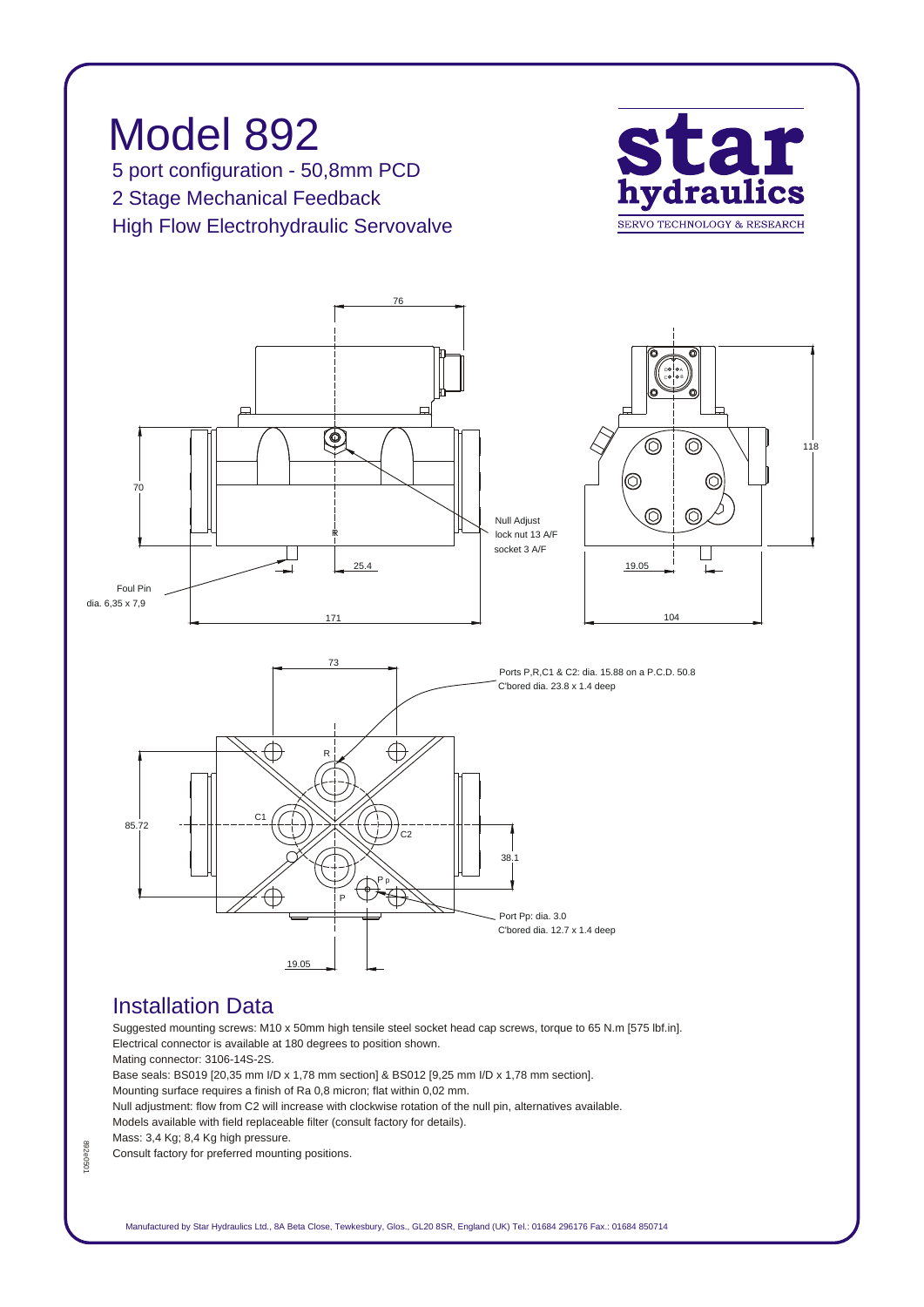## *Technical Specification*

| Threshold                                                                 | < 1,5% without dither                                                     |
|---------------------------------------------------------------------------|---------------------------------------------------------------------------|
| <b>Hysteresis</b>                                                         | < 4,0% without dither                                                     |
| Null bias                                                                 | $< 2.0\%$                                                                 |
| Null shift with<br>40°C temperature change<br>80% to 110% pressure change | $< 2.0\%$<br>$< 2.0\%$                                                    |
| Pressure gain                                                             | >30% supply pressure for 1% rated input signal,<br>can be as high as 100% |
| Supply pressure<br>minimum recommended<br>maximum continuous              | 15 bar<br>210 bar (standard)<br>315 bar (consult factory)                 |
| Proof pressure<br>at pressure port<br>at return port                      | 150% max supply pressure<br>100% max supply pressure                      |
| Burst pressure return port open                                           | 250% max supply pressure                                                  |
| External leakage                                                          | zero                                                                      |
| Operating temperature range                                               | -20 $^{\circ}$ C to +130 $^{\circ}$ C                                     |
| Fluid                                                                     | Petroleum based mineral oil<br>10 to 110 cSt at 38°C                      |
| Seal material                                                             | Fluorocarbon<br>other materials on request                                |
| Supply filtration recommended                                             | 15 micron absolute or better (Beta 15 > 75)                               |



*The nominal rated flow of a servovalve is the load flow under conditions of 100% electrical input and 70 bar total valve pressure drop. The load flow pressure characteristic closely approximates the theoretical square-root relationship of a sharp edged orifice (figure 1).*

*The flow tolerance for standard servovalves is ±10% of the nominal rated flow at ±100% input signal. Flow gain at null is determined by the relationship of the spool and bushing metering edges and may vary with standard production toleran ces, flow gain in the region of ±5% rated current from null may range from 50% to 200% of the nominal flow gain (figure 2).*

*The null leakage comprises of both pilot stage flow (tare leakage) and the second stage null leakage (table 1).*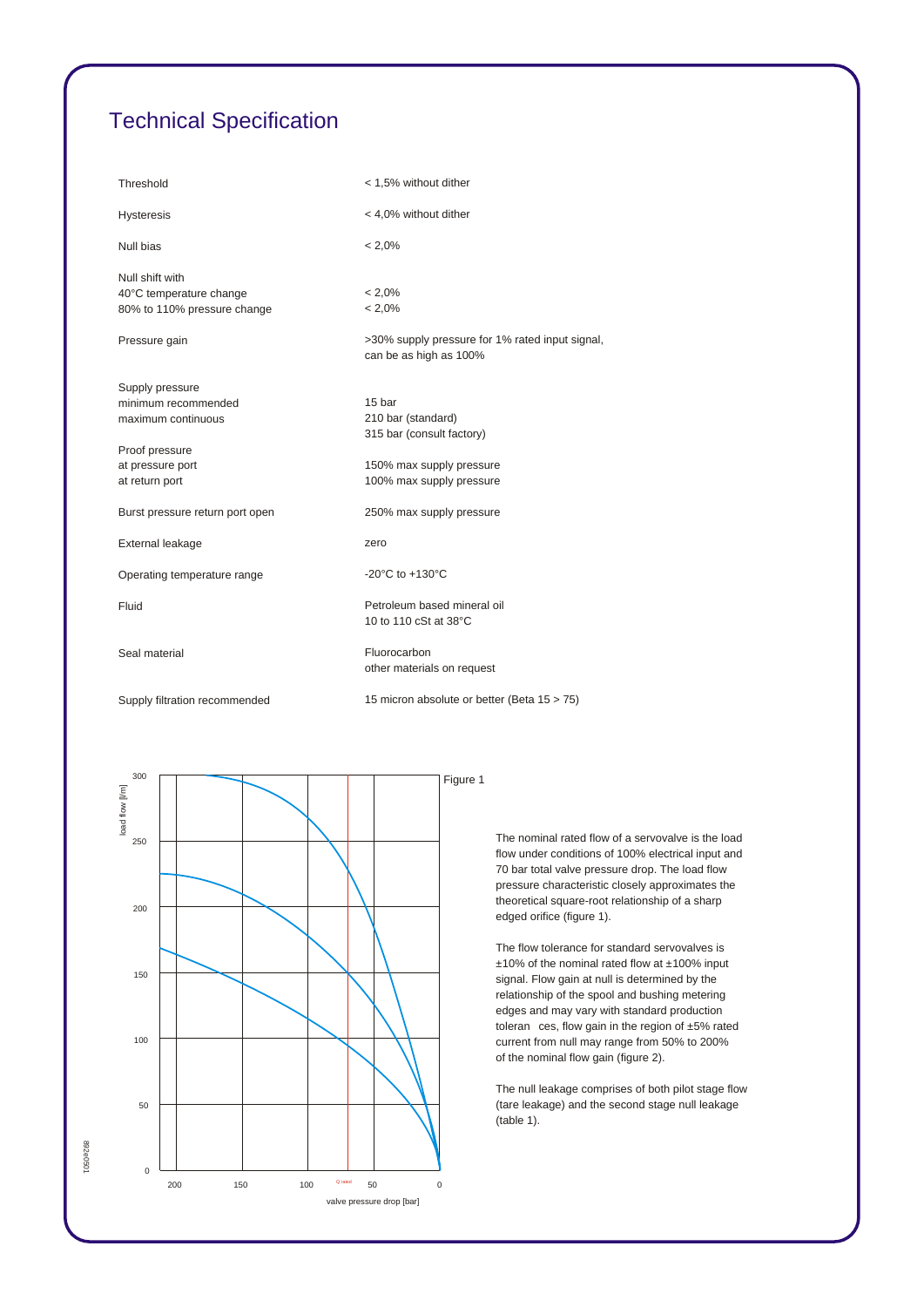

| Nominal flow ratings<br>at 70 bar differential<br>[1/min] | Null leakage<br>140 bar supply<br>[1/min] |
|-----------------------------------------------------------|-------------------------------------------|
| 95                                                        | 3,0                                       |
| 150                                                       | 3,0                                       |
| 230                                                       | 3,0                                       |

## *Electrical Characteristics*

| Coil Specification                           |                                 |                          | Series                                        |                          | Parallel                         |  |
|----------------------------------------------|---------------------------------|--------------------------|-----------------------------------------------|--------------------------|----------------------------------|--|
| Differential<br><b>Rated Current</b><br>[mA] | Resistance<br>per coil<br>[ohm] | Rated<br>Current<br>[mA] | Effective<br>Resistance<br>[ohm]              | Rated<br>Current<br>[mA] | Effective<br>Resistance<br>[ohm] |  |
| 10                                           | 1000                            | 5                        | 2000                                          | 10                       | 500                              |  |
| 15                                           | 200                             |                          | This coil rate is, not available for 2000 l/m |                          | 100                              |  |
| 20                                           | 1200                            | 10                       | 2400                                          | 20                       | 600                              |  |
| 30                                           | 300                             | 15                       | 600                                           | 30                       | 150                              |  |
| 30                                           | 800                             | 15                       | 1600                                          | 30                       | 400                              |  |
| 40                                           | 80                              | 20                       | 160                                           | 40                       | 40                               |  |
| 60                                           | 40                              | 30                       | 80                                            | 60                       | 20                               |  |
| 80                                           | 22                              | 40                       | 44                                            | 80                       | 11                               |  |
| 100                                          | 27                              | 50                       | 54                                            | 100                      | 13,5                             |  |
| 200                                          | 22                              | 100                      | 44                                            | 200                      | 11                               |  |
| 400                                          | 22                              | 200                      | 44                                            | 400                      | 11                               |  |

*Coil ratings are specified in terms of the differential rated current [mA] and the resistance per coil [ohm]*

*External connections for standard polarity (flow out of C2) are:- Parallel coil configuration: link A to C & B to D : A & C +ve, B & D -ve Series coil configuration: B & C linked : A +ve, D -ve* Single coil configuration: A +ve, B -ve or C +ve, D -ve **Figure 3** Figure 3